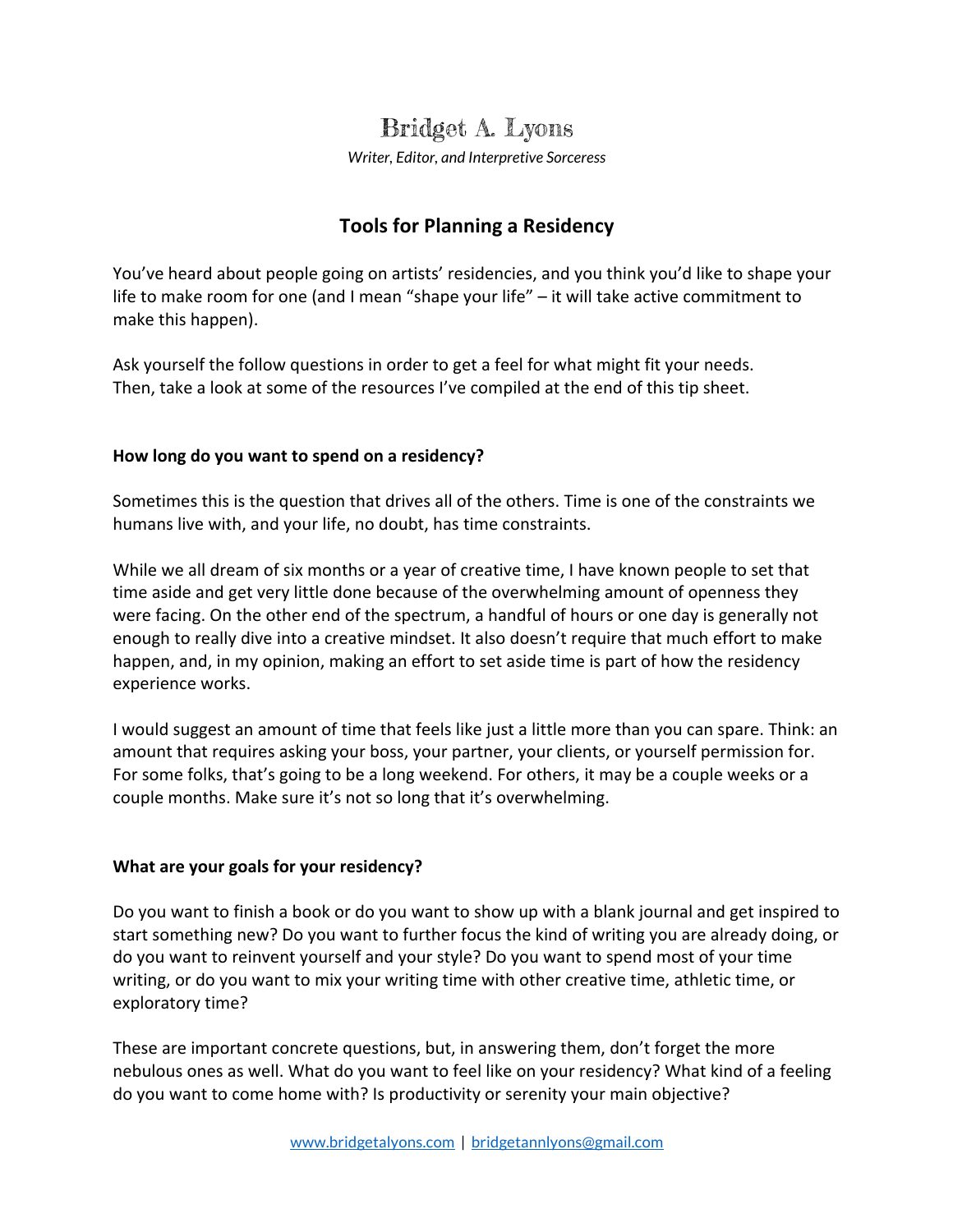#### **Where do you want to be?**

Your goals and time frame will likely help to determine your residency location. The reality is that we can all write from anywhere. Amazing books have been penned in prison cells and cramped apartments. That said, it can also be nice to dream big here. When you picture yourself writing easily and fluidly, where are you? When you think about places that inspire you, what are those places like? Are they cities with art museums or are they working farms? Are they one-room cabins, tents in the wilderness, or campuses with dozens of other writers? Are you in the snow or at the beach? Can you go out to dinner, or do you have to cook all of your meals over a two-burner Coleman stove? Thinking about these place-based details will help you to make decisions. There's a residency out there for just about every environment. Choose wisely!

#### **What kind of structure do you want?**

One of the residencies I did involved accompanying bird biologists on a 7-day trip in northern Alaska. It was highly structured; I showed up when they told me to, did what they told me to, watched, took notes, and then supplied them with an essay for publication. It was the perfect way to experience a very different reality and gather experiences to write about.

The residency I just completed was much more open-ended. I was given space and time in a traditional Cretan village to work on whatever I wanted, along with creative and logistical support to keep me moving.

Are you the kind of person that needs structure to get things done? Do you have existing projects that you are itching to finish, or are you looking for new experiences to inspire you? These questions will help guide you here.

In addition, it's important to think about mundane tasks. Do you want to shop and cook or do you want someone to prepare your meals for you? Do you want your residency to come with other land or farm-based chores, or do you want fully open days?

Think too, about the social situation. Do you want to be in community with a few other artists, many other artists, or just yourself? Do you want your partner or family to be able to come along with you? Do you want to meet new people as part of your experience or be a complete hermit?

#### And, the money question...

It would be terrific if money weren't an issue here, but it almost always is.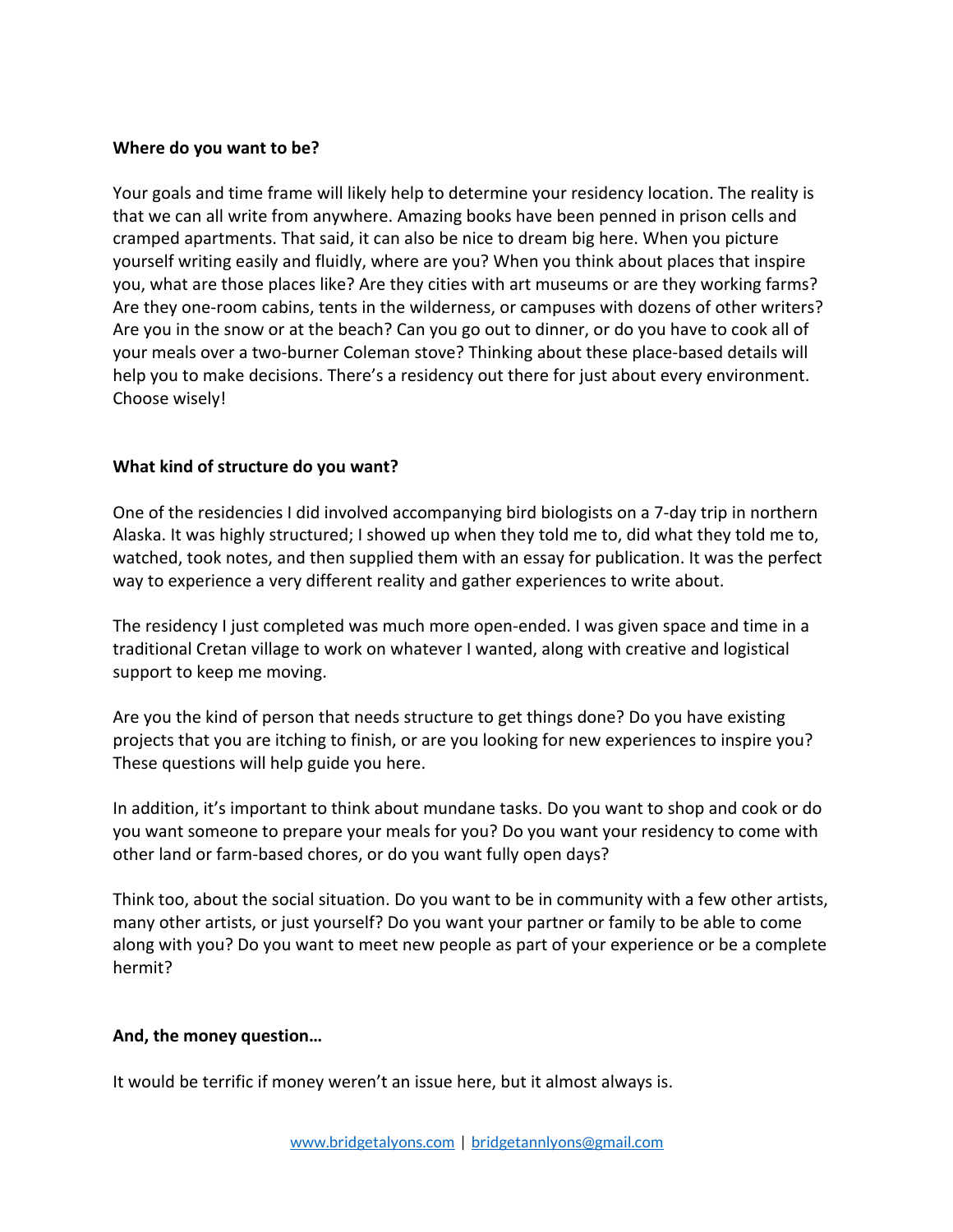There are fully subsidized residencies out there. They give you room and board and sometimes even a travel stipend to get there. These typically require a lengthy application process (including letters of recommendation). A publication history is almost always necessary to win one. That said, there's no harm in applying for them! I keep on trying, and, one of these days, maybe I'll get lucky.

In the meantime, mere mortals like me are generally looking at partially subsidized residencies. For example, my Alaska residency was funded once I got to Alaska—meaning, I ate the food the group was cooking, slept in the same tents they did, and traveled in the same boats with them. The US Fish and Wildlife Service, the sponsoring agency, also paid for my plane ticket from Fairbanks to the starting point of the trip. However, I had to buy a ticket to Fairbanks and my intown meals. My Crete residency was also partially subsidized, in that my housing was inexpensive, my work space was free, and my host provided me with a bicycle and drove me around a lot. But I paid for my transportation to the site, all of my meals, and my inexpensive housing. Both of these residencies required applications.

There are many unsubsidized residencies out there too. Most of them do not require applications at all. You pay them, and they provide housing, work space and, in many cases, meals. If you're in the position to take advantage of one of these, you can almost certainly find the perfect spot to meet your needs.

# **What about the DIY residency?**

Sometimes, DIY is the best option. You can call all of the shots. You choose the place, the time, the structure, and the cost. There's no application necessary. Make the time, make the plan, and go.

My only caution here is that it can be tough to distinguish the DIY residency from a vacation. I consider myself to be a highly motivated person, and still, I like some accountability. Knowing I am on a formal residency gives me that additional motivation I need to dig in. Having to answer to someone—whether that's through the requirement of a finished product or a daily check $in$ —is important to me.

If you're going to set up a DIY residency, create your own accountability system and stick to it.

#### **RESOURCES**

Once you've got some answers to at least a few of these questions, start looking around and see what grabs your attention.